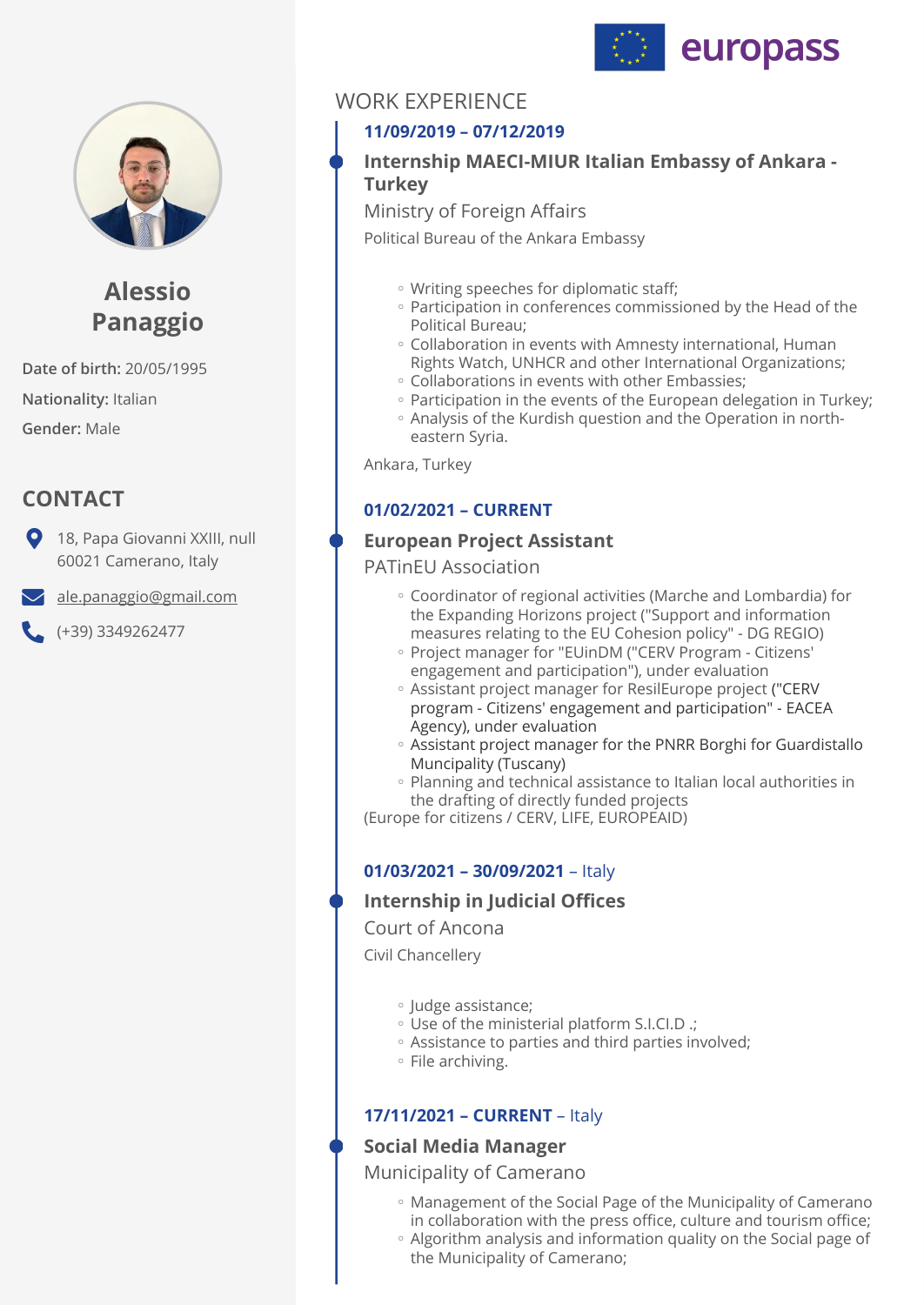Conference speaker Communication and mass media with a ◦ thesis entitled "Communication in the digital world".

### EDUCATION AND TRAINING

#### **20/01/2021 – 28/06/2021**

#### **Diploma - European Affairs**

ISPI (Institute of International Political Studies)

#### **17/02/2018 – 26/05/2020** – Macerata, Italy

### **Master's Degree in European Governance and Euro-Mediterranean relations**

University of Macerata

- Thesis in language and political communication, "The populist religion".
- Weighted average of exams taken: 29.52 / 30. ◦
- Final grade: 110 cum laude / 110 achieved on 05/26/2020. ◦

#### **20/09/2014 – 19/04/2018** – Macerata, Italy

### **Bachelor's Degree in Political Science and International Relations**

#### University of Macerata

- Thesis in Comparative Constitutional Law, "The form of government of the European Union".
- Weighted average of exams taken: 28.91 / 30. ◦
- Final grade 110 e lode / 110, achieved on 19/04/2018. ◦

### LANGUAGE SKILLS

#### **MOTHER TONGUE(S):** Italian

#### **OTHER LANGUAGE(S):**

#### **English**

| <b>Reading</b><br><b>B2</b>      | Spoken<br>production<br>B2             | Spoken<br>interaction<br>B2 | <b>Writing</b><br>B <sub>2</sub> |
|----------------------------------|----------------------------------------|-----------------------------|----------------------------------|
|                                  |                                        |                             |                                  |
| <b>Reading</b><br>B <sub>1</sub> | Spoken<br>R1                           | Spoken<br>interaction<br>R1 | <b>Writing</b><br>B <sub>1</sub> |
|                                  |                                        |                             |                                  |
| <b>Reading</b><br>B <sub>2</sub> | Spoken<br>production<br>R <sub>1</sub> | Spoken<br>interaction<br>B1 | <b>Writing</b><br>B <sub>1</sub> |
|                                  |                                        |                             | production                       |

## DIGITAL SKILLS

Social Network / Windows / Android / Google / OFFICE, LIBRE OFFICE, OPEN OFFICE / Utilizzo sistemi Android e IOS